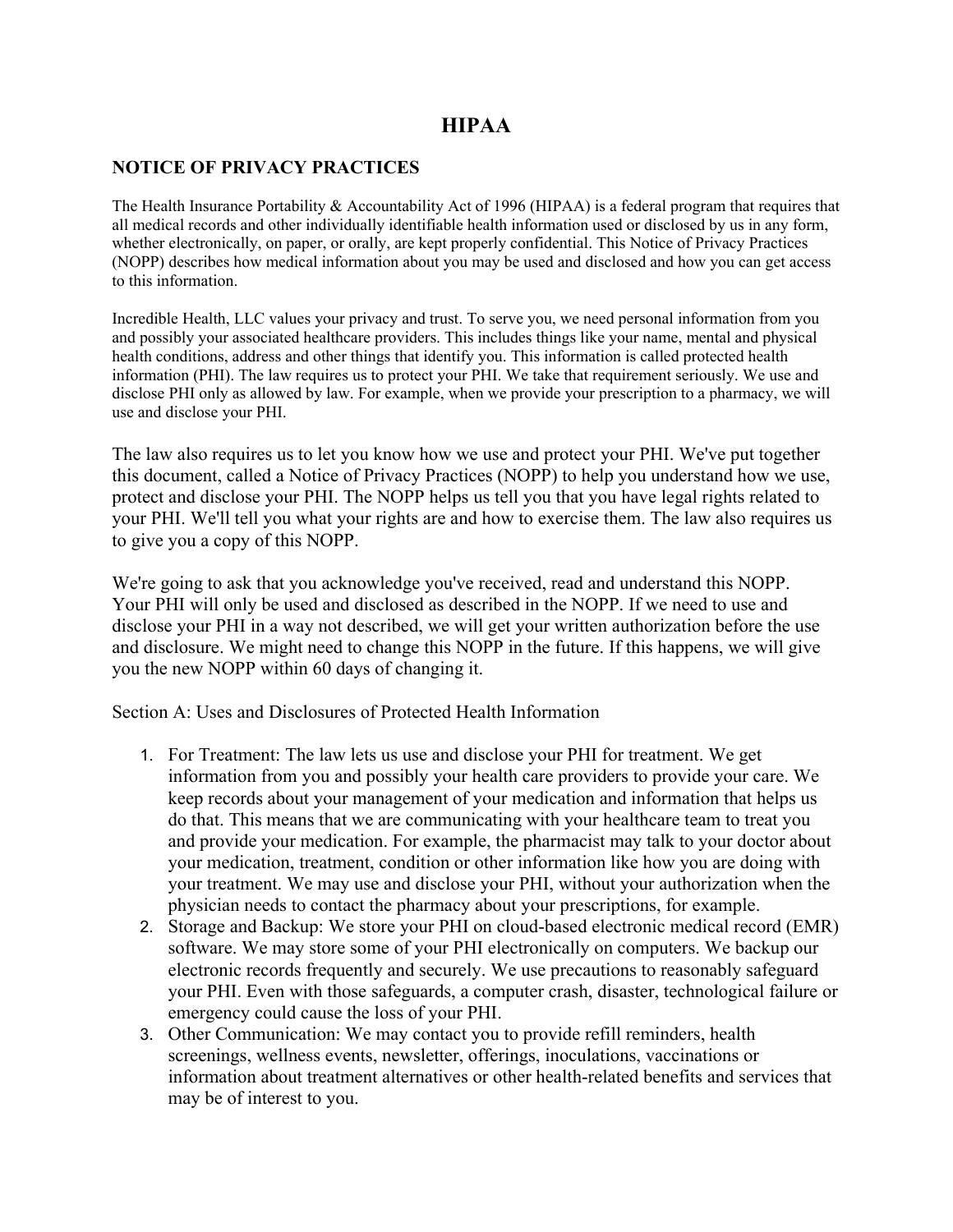- 4. Business Associates: Incredible Health, LLC works with other companies or people to operate our business who aren't directly employed by us. These are people or companies who work with us under contract or as we need them. If those companies or people have access to your PHI, they are called Business Associates. Business Associates may use, change or create PHI. We require business associates to protect your PHI in the same way we do. We have agreements with our business associates where they promise to keep your PHI private. We only give business associates the information they need to do their jobs.
- 5. Other Disclosures: There are other times that we can use or disclose your PHI without your authorization. However, Incredible Health, LLC may never have reason to make these disclosures.
	- o Most uses and disclosures of psychotherapy notes
	- o Uses and disclosures of PHI for marketing
	- o Disclosures that involve sale of your PHI
	- o Payment for products and services
	- o Healthcare operations
		- o To Communicate with Individuals Involved in Your Care. We may disclose to a family member, other relative, close personal friend or any other person you identify, PHI that helps the person care for you.
		- o Food and Drug Administration (FDA). We may disclose to the FDA, or people working for the FDA, PHI about adverse events involving drugs, foods, supplements, products and product defects, or post-marketing surveillance information that helps the FDA do product recalls, repairs, or replacements.
		- o Worker's Compensation. We may disclose your PHI to the extent authorized by and to the extent necessary to comply with worker's compensation or other similar programs established by law.
		- o Public Health. As required by law, we may disclose your PHI to public health or legal authorities who work to prevent or control disease, injury, or disability.
		- o Law Enforcement. We may disclose your PHI to law enforcement as required by law or in response to a subpoena or court order.
		- o Health Oversight Activities. We may disclose your PHI to an oversight agency for activities like audits, investigations, inspections, and credentialing, as necessary for licensure and for the government to monitor the health care system, government programs, and civil rights laws.
		- o Judicial and Administrative Proceedings. If you are involved in a lawsuit or dispute, we may disclose your PHI if we get a court or administrative order. We may also disclose health information about you if we get a subpoena, discovery request, or other lawful process instituted by someone else, but only if efforts have been made, either by the requesting party or us, to tell you about the request or to obtain an order protecting the information requested.
		- o We may disclose your PHI to researchers when their research has been approved by an institutional review board or privacy board that has reviewed the research proposal and established protocols to ensure the privacy of your information.
		- o Coroners, Medical Examiners, and Funeral Directors. We may release your PHI to a coroner or medical examiner. This may be necessary, for example, to identify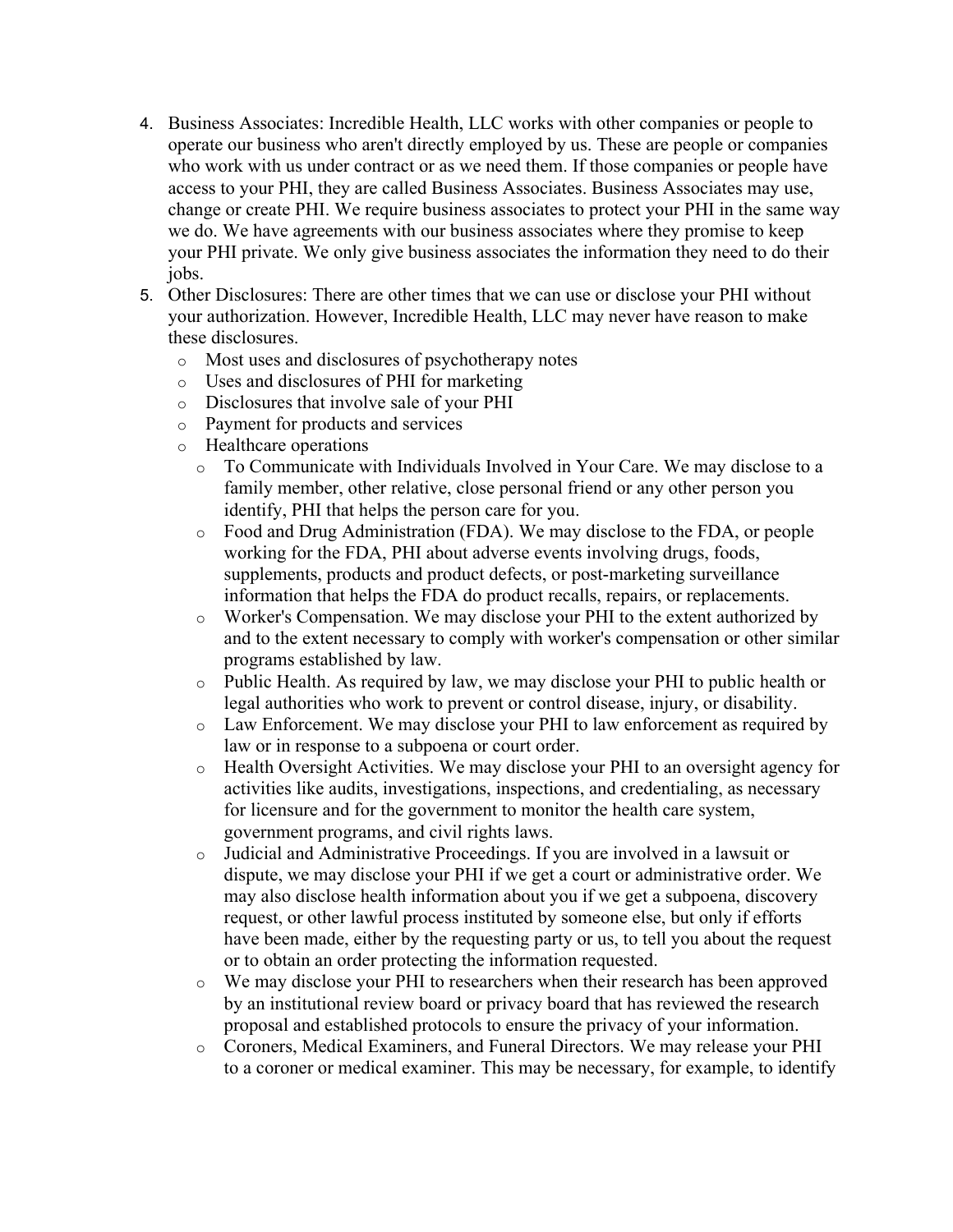a deceased person or determine the cause of death. We may also disclose PHI to funeral directors to allow them to carry out their duties.

- o Organ or Tissue Procurement Organizations. We may disclose your PHI to organ procurement organizations or other entities engaged in the procurement, banking, or transplantation of organs for the purpose of tissue donation and transplant.
- o We may use or disclose your PHI to notify or assist in notifying a family member, personal representative, or another person responsible for your care, regarding your location and general condition.
- o You may opt out of fundraising communications at any time.
- o Correctional Institution. If you are or become an inmate of a correctional institution, we may disclose to the institution or its agents PHI necessary for your health and the health and safety of other people.
- o To Avert a Serious Threat to Health and Safety. We may use and disclose your PHI when necessary to prevent a serious threat to your health and safety or the health and safety of the public or another person.
- o Military and Veterans. If you are a member of the armed forces, we may release PHI about you as required by military command authorities. We may also release PHI about foreign military personnel to the appropriate foreign military authority.
- o National Security, Intelligence Activities and Protective Services for the President and Others. We may release PHI about you to federal officials for intelligence.
- o Victims of Abuse or Neglect. We may disclose PHI about you to a government authority if we reasonably believe you are a victim of abuse or neglect. We will only disclose this type of information to the extent required by law. If you agree to the disclosure, or if the disclosure is allowed by law and we believe it is necessary to prevent serious harm to you or someone else.
- o Other uses and disclosures. These may be made only with your written authorization and include, but are not limited to:

You may revoke your authorization by notifying us as described in Section C.

## Section B: Your PHI Rights

- 1. You may ask us to restrict uses and disclosures of your PHI to carry out treatment, or to restrict uses and disclosures to family members, relatives, friends, or other persons identified by you who are involved in your care. However, we are not required to agree to your request if we think it is unreasonable. If you want us to restrict uses and disclosures, please request this in writing and let us know: (i) the information to be restricted, (ii) the type of restriction being requested (for example, on the use of information, the disclosure of information, or both), and (iii) to whom the limits should apply.
- 2. You have the right to request the following with respect to your PHI: (i) inspection and copying, (ii) amendment or correction, (iii) an accounting of the disclosures of this information by us (we are not required to account to you for disclosures made for treatment, disclosures to you, disclosures to your caregivers, for notifications otherwise excluded by law), and (iv) the right to receive a paper copy of this notice upon request. We may require you to pay for this request to cover our costs of copying, labor and postage.